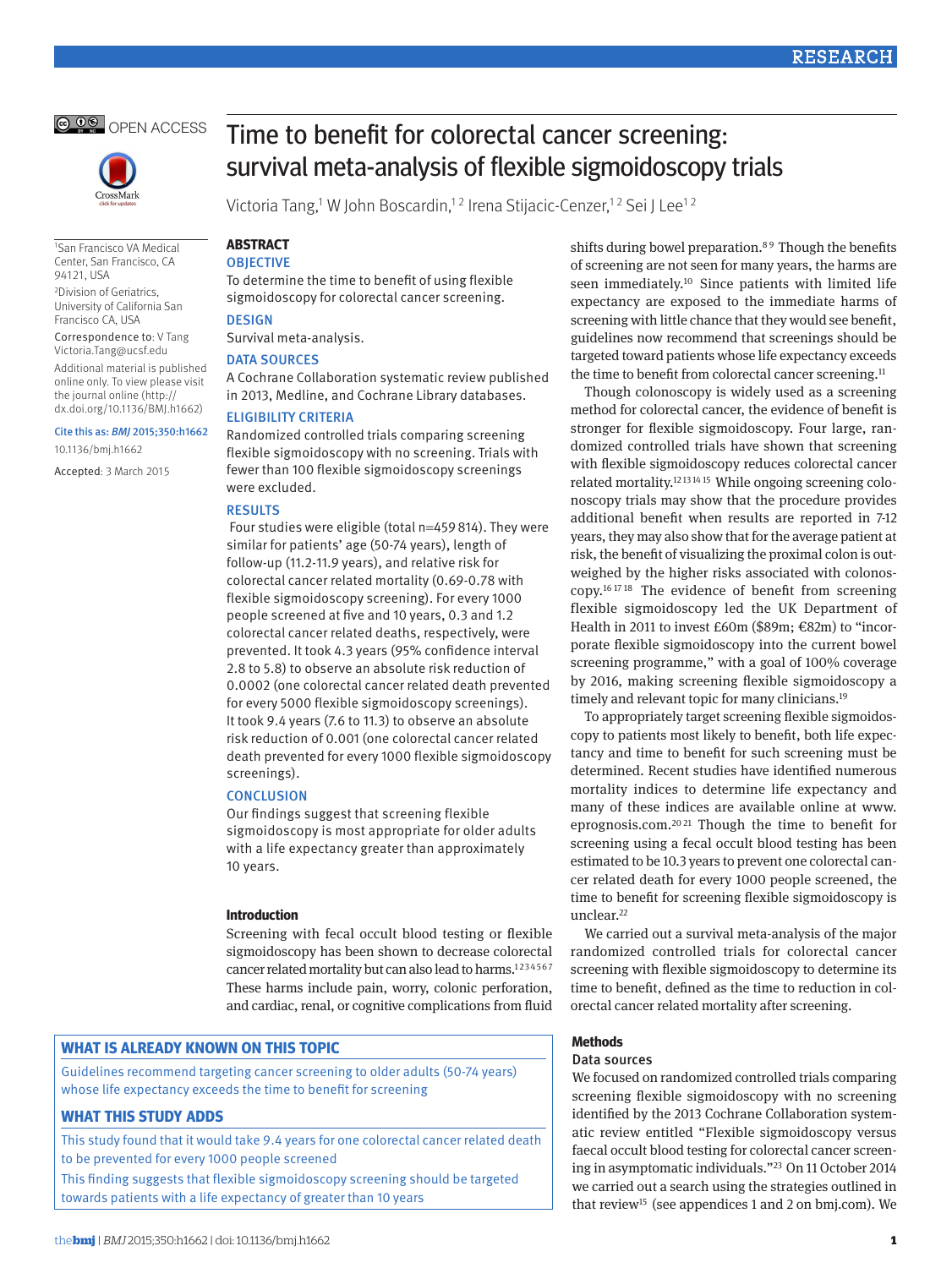excluded trials with fewer than 100 flexible sigmoidoscopy screenings (Telemark Polyp Study I)[.6](#page-3-5)

## Data extraction

To combine data from individual studies into a summary pooled lag time to benefit, we determined the absolute risk reduction at each year after screening. To determine the annual absolute risk reduction, we sought the annual number of colorectal cancer related deaths and the annual number of participants at risk for each arm (invited to screening versus control) for each study. The US, Norway, and UK trials provided this information through mortality curves[.12](#page-3-11) [13](#page-3-12) [14](#page-3-13) [15](#page-3-14) Since the US study provided biennial mortality and number at risk data, we used linear interpolation to estimate mortality and number at risk data for every other year. An Italian study provided this information through email correspondence.[15](#page-3-14) To determine the annual rate of cancer mortality, we followed the Messori procedure, scanning survival curves and analyzing the scanned images to determine quantitative estimates of number of people at risk, number who died, and number who were censored in each year.[24](#page-4-7) This method has been shown to accurately reproduce summary survival curves without the need for individual patient data[.25](#page-4-8)

#### Statistical analysis

To estimate a pooled time to benefit, we combined survival data from all four studies to obtain pooled annual risk reduction estimates, allowing the time to specific absolute risk reduction thresholds to be determined. Unlike most meta-analyses where the main statistic of interest (for example, hazard ratio with confidence intervals) is reported in individual studies, our main statistic of interest "lag time to benefit" (that is, the number of years until the absolute risk reduction crossed a certain threshold) was not reported by individual studies. To obtain the lag time to benefit for each study, we fit Weibull survival curves using the annual mortality data for the control and intervention groups, and we used the study specific curves to estimate annual absolute risk reductions and to determine when specific absolute risk reduction thresholds (1:5000, 1:2000, and 1:1000) were crossed. Then, with the simulated parameter values we used Markov chain Monte Carlo methods to obtain lag times and 95% intervals for individual studies.

To pool lag times to benefit from individual studies, we fit a random effects Weibull model using Markov chain Monte Carlo methods, allowing both the scale and the shape parameters to vary for each arm of each study[.26](#page-4-9) Using 100000 Markov chain Monte Carlo simulations, we obtained point estimates, standard errors, and confidence intervals for annual mortality rates in control and intervention patients for each individual study and for the random effects meta-analysis model. From this model we obtained pooled estimates of annual absolute risk reduction as well as pooled estimates of time until specific absolute risk reduction thresholds (1:5000, 1:2000, and 1:1000) were crossed. We performed Markov chain Monte Carlo computations using the Markov chain Monte Carlo procedure in SAS for the individual Weibull curves and OpenBUGS/BRugs for the random effects Weibull model (see appendices 6 and 7 on bmj.com). We utilized similar methods to determine the time to benefit for screening fecal occult blood testing and screening mammography in a previously published study[.22](#page-4-5)

#### **Results**

We identified four population based randomised controlled trials that met our inclusion criteria (total n=459 814). All four trials were large, ranging in size from 34272 to 170432 participants (table 1). Enrollment criteria were similar in all four trials: two of these trials enrolled people aged 55 to 64 years, one trial between the ages 55 and 74 years, and one between the ages 50 and 64 years. Three of the trials used a questionnaire to identify interested respondents, who were subsequently randomized to receive an invitation to screen versus usual care. One trial used a population registry to identify participants and randomize them to receive an invitation to screen versus usual care. This trial used one time flexible sigmoidoscopy screening and a combination of once only flexible sigmoidoscopy and immunological fecal occult blood testing. Two trials used one time flexible sigmoidoscopy screening; one trial had a second round of screening 3-5 years after the first screening. The four studies had similar length of follow-up, ranging from 11.2 to 11.9 years. The relative risk for colorectal cancer mortality was similar for the four studies, ranging between 0.69 and 0.78 with flexible sigmoidoscopy screening.

| Table 1   Characteristics of included studies |            |           |           |            |           |                                      |                                                         |                 |                                 |                                                            |  |
|-----------------------------------------------|------------|-----------|-----------|------------|-----------|--------------------------------------|---------------------------------------------------------|-----------------|---------------------------------|------------------------------------------------------------|--|
|                                               |            | Sample    | Age range | Enrollment | Follow-up | <b>Relative risk</b>                 | CRC mortality risk per 100 000<br>person years (95% CI) |                 | ARR per 100 000<br>person years |                                                            |  |
| <b>Studies</b>                                | Country    | size (No) | (years)   | period     | (years)   | (95% CI)                             | Control                                                 | Intervention    | $(95\% \text{ Cl})$             | Intervention                                               |  |
| Segnan et al<br>2011 <sup>15</sup>            | Italv      | 34 27 2   | 55-64     | 1995-99    | 11.4      | $0.78$ (0.57 to 1.08)                | 44 (36 to 55)                                           | 35 (27 to 44)   | $9.8 (-3 to 22)$                | Once only lifetime FS                                      |  |
| Schoen et al<br>201214                        | <b>USA</b> | 154 900   | 55-74     | 1993-2001  | 11.9      | $0.74$ $(0.63$ to $0.88)$            | 39 (35 to 43)                                           | 29 (25 to 32)   | 10(5 to 15)                     | FS at baseline, another<br>screening 3 or 5 years later    |  |
| Atkin et al<br>2010 <sup>12</sup>             | UK         | 170 432   | 55-64     | 1994-99    | 11.2      | $0.69(0.59 \text{ to } 0.82)$        | 52 (48 to 56)                                           | 36 (31 to 41)   | 16 (10 to 22)                   | Once only lifetime FS                                      |  |
| Holme et al<br>2014 <sup>13</sup>             | Norway     | 100 210   | $50 - 64$ | 1999-2001  | 11.2      | $0.73$ (0.56 to 0.94) 43* (39 to 47) |                                                         | $31*(24 to 38)$ | 11.7 $(3 to 20)$                | Once only lifetime FS or once<br>only lifetime FS and FOBT |  |

CRC=colorectal cancer;ARR=absolute risk reduction; FS=flexible sigmoidoscopy; FOBT=fecal occult blood testing

\*Mortality rates are age adjusted rates reported by authors. The 95% confidence intervals are calculated using unadjusted data reported in the original publication.

#### 2 doi: 10.1136/bmj.h1662 | BMJ 2015;350:h1662 | the bmj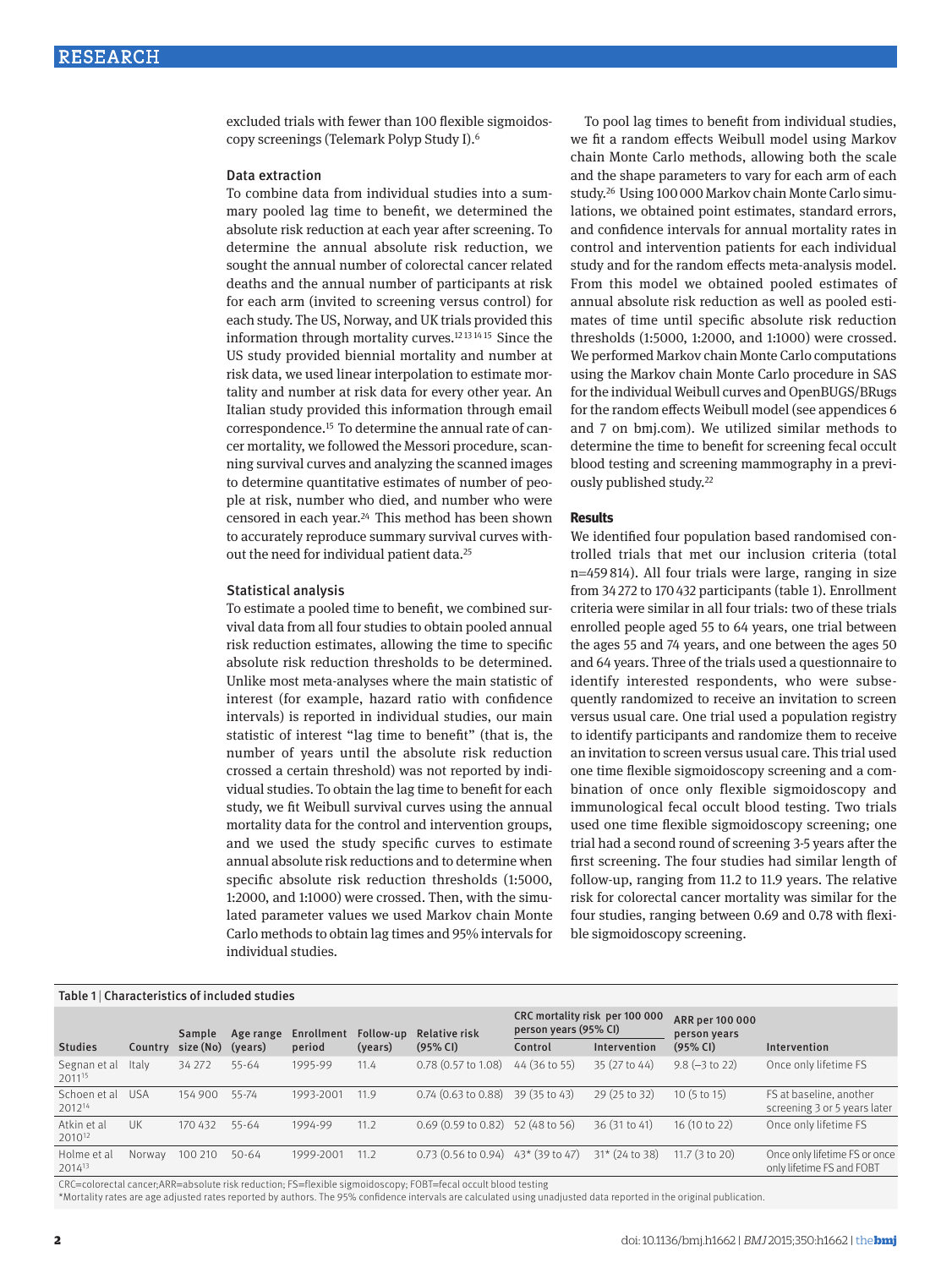

Pooled mortality curves for colorectal cancer. Values are number of deaths from colorectal cancer prevented per 1000 people screened (absolute risk reduction). \*P<0.05.

Our survival meta-analysis suggested that for every 1000 people screened 0.3 colorectal cancer related deaths were prevented at five years (figure). The benefit in colorectal cancer mortality increased steadily with longer follow-up, reaching 1.2 colorectal cancer related deaths prevented at 10 years for every 1000 people screened.

We determined that it took 4.3 years (95% confidence interval 2.8 to 5.8) to prevent one colorectal cancer related death per 5000 people screened with flexible sigmoidoscopy (absolute risk reduction 0.0002, table 2). Similarly, it took 9.4 years (95% confidence interval 7.6 to 11.3) to prevent one colorectal cancer related death per 1000 people screened with flexible sigmoidoscopy (absolute risk reduction 0.001).

## **Discussion**

In this survival meta-analysis of screening flexible sigmoidoscopy for colorectal cancer, we quantified the time to benefit, determining when specific thresholds of mortality reduction were reached. Overall, to avoid one death from colorectal cancer using flexible sigmoidoscopy, 5000 people would need to be screened over 4.3 years and 1000 people over 9.4 years.

## Implications for colorectal cancer screening

Different clinicians and patients may have differing perspectives on the specific future mortality risk reduction that justifies the immediate risks and burdens of screening. Some may view an absolute risk reduction of one death prevented per 5000 people screened as a meaningful benefit that is worth the burdens of screening and the small risk of immediate serious complications. Other patients who prefer to avoid procedures may view

Table 2 | Time to benefit (years) at specific thresholds of absolute risk reduction for colorectal cancer screening

|                                 | Absolute risk reduction (95% CI) |                    |                    |  |  |  |  |
|---------------------------------|----------------------------------|--------------------|--------------------|--|--|--|--|
| <b>Studies</b>                  | Threshold 0.0002                 | Threshold 0.0005   | Threshold 0.001    |  |  |  |  |
| Segnan et al 2011 <sup>15</sup> | $6.0$ (1.4 to 16.7)              | 8.4 (2.9 to 19.2)  | 11.4 (4.9 to 22.7) |  |  |  |  |
| Schoen et al 2012 <sup>14</sup> | $4.6$ (2.3 to 8.5)               | 7.3 (4.6 to 11.1)  | 10.8 (7.5 to 15.1) |  |  |  |  |
| Atkin et al 2010 <sup>12</sup>  | $3.8(2.2 \text{ to } 6.0)$       | 5.9 (4.2 to 8.2)   | 8.6 (6.5 to 11.2)  |  |  |  |  |
| Holme et al 2014 <sup>13</sup>  | 5.6 (2.7 to 10.3)                | 7.5 (4.7 to 11.4)  | 9.8 (6.8 to 13.5)  |  |  |  |  |
| Summary                         | $4.3$ (2.8 to 5.8)               | $6.6$ (5.1 to 8.2) | 9.4 (7.6 to 11.3)  |  |  |  |  |

a 1 in 5000 benefit as small and not worth the risks and burdens of screening. Since the decision to screen or not depends in part on an individual patient's values and how comfortable he or she is in undergoing procedures, we present a range of absolute risk reduction thresholds to inform clinicians and patients so they can individualize decisions about screening for colorectal cancer.

For screening flexible sigmoidoscopy, systematic reviews suggest that 3 in 10000 procedures (95% confidence interval 1 to 19 per 10000 procedures) had serious complications.[27](#page-4-10) [28](#page-4-11) Further, in the four trials in this review 5-22% of patients who had screening flexible sigmoidoscopy required a follow-up colonoscopy.<sup>12[13](#page-3-12) [14](#page-3-13)[15](#page-3-14)</sup> For those referred to colonoscopy, systematic reviews suggest that 3 in 1000 (95% confidence interval 2 to 6) people will experience serious complications[.27](#page-4-10) Overall, this indicates that serious complications will be experienced by nearly 1 in 1000 people who undergo screening flexible sigmoidoscopy. Therefore, for the average patient at risk, we believe an absolute risk reduction of 1 in 1000 (one colorectal cancer related death prevented per 1000 people screened with flexible sigmoidoscopy) is a reasonable threshold where the potential benefits likely outweigh the potential risks.

To target screening to those patients most likely to benefit, we suggest that flexible sigmoidoscopy should be recommended to patients with a life expectancy greater than the time to benefit for an absolute risk reduction of 1 in 1000[.29](#page-4-12) For older adults, potentially useful tools to estimate life expectancy are the validated mortality risk calculators available at [www.](http://www.eprognosis.com/) [eprognosis.com](http://www.eprognosis.com/). We recommend screening flexible sigmoidoscopy for patients whose life expectancy substantially exceeds 10 years, since the benefits of screening seem to outweigh the risks. Conversely, for patients with a life expectancy substantially less than 10 years, we would not recommend screening flexible sigmoidoscopy since the risks of screening seem to outweigh the benefits. For patients with a life expectancy around 10 years, the risks and benefits of screening flexible sigmoidoscopy are similar in magnitude, suggesting that patient values and preferences should play a dominant role in decisions about screening.<sup>[29](#page-4-12)</sup>

## Comparison with other studies

Previous research supports our finding that it takes many years for screening flexible sigmoidoscopy to reduce colorectal cancer related mortality. Our previous survival meta-analysis of the time to benefit for fecal occult blood testing suggested that it would take 10 years (95% confidence interval 6 to 16) to avoid one death from colorectal cancer per 1000 people screened.<sup>30</sup> Our current study shows that the time to benefit with flexible sigmoidoscopy is similar to that for fecal occult blood testing. While fecal occult blood testing and flexible sigmoidoscopy may detect different types of lesions, positive results from either screening test leads to colonoscopy, suggesting that the time to benefit for colonoscopy may be approximately 10 years.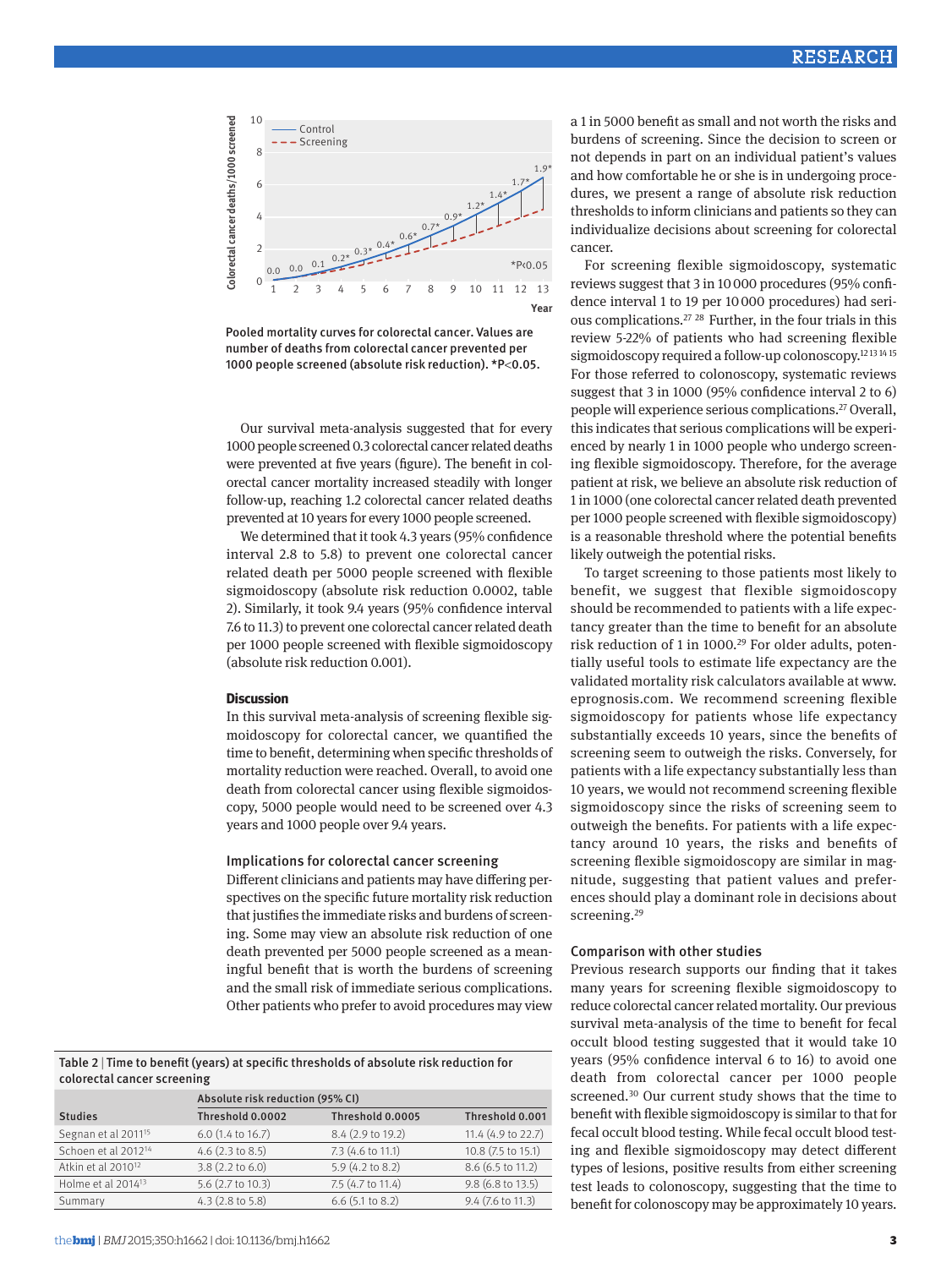#### Strengths and limitations of this study

Our results should be interpreted in light of its strengths and limitations. A major strength is that this is the first study to use quantitative methods to meta-analyze randomized controlled trials to determine times to benefit for screening flexible sigmoidoscopy.

One important limitation is our focus on screening flexible sigmoidoscopy. Although colonoscopy is the common modality for colorectal cancer screening in North America, screening flexible sigmoidoscopy is becoming more widely available in the United Kingdom as part of the bowel cancer screening program.[19](#page-4-2) Further, randomized controlled trials for screening colonoscopies will not yield published results for another 7-12 years, suggesting that flexible sigmoidoscopy will likely remain an important screening modality in many countries for many years.[16](#page-3-15) [17](#page-4-0) [18](#page-4-1)

A second limitation is that there is much uncertainty around the rates of serious complications from screening flexible sigmoidoscopy. A systematic review estimated a 48-fold difference between the upper and lower bound of the 95% confidence interval for rates of serious complications from flexible sigmoidoscopy[.27](#page-4-10) Because of the uncertainty surrounding the frequency of harms, it is unclear what level of delayed benefit would justify exposing patients to those immediate harms. Thirdly, meta-analysis results from combining a small number of studies may be sensitive to the choice of meta-analytic methods. However, our results were consistent across both fixed and random effects meta-analyses. Fourthly, our analysis is limited to mortality benefit of flexible sigmoidoscopy screening for colorectal cancer; it does not deal with the effects of screening flexible sigmoidoscopy on incidence of colorectal cancer.

Future research should explore the effect of screening on disability adjusted life years to further characterize the balance of benefits and harms for flexible sigmoidoscopy screening. Finally, our analysis relies on intention to treat analyses, which combine all participants who were invited to screening whether or not they received screening. The observed compliance rates for screening in the four trials ranged from 58-84%[.12](#page-3-11) [13](#page-3-12) [14](#page-3-13) [15](#page-3-14) Although intention to treat analyses likely provide the most unbiased population estimates of the effects of screening, they may underestimate the benefits of screening for those patients who choose to be screened.

# Conclusion and policy implications

It takes nearly 10 years after screening flexible sigmoidoscopy to observe an absolute risk reduction in colorectal cancer related mortality of 0.001. This suggests that screening flexible sigmoidoscopy should be targeted to those older adults whose life expectancy exceeds 10

## years.

We thank Nereo Segnan who provided data from the Italian SCORE (Screening for COlonREctum) study of screening flexible sigmoidoscopy.

Contributors: VT led the drafting of the manuscript. WJB led the data analysis and contributed to the interpretation. IS-C analysed and interpreted the data. SJL designed and supervised the study. All

authors contributed to critical revisions of the manuscript. All authors had full access to all the data in the study and take responsibility for the integrity of the data and the accuracy of the data analysis. VT and SJL are the guarantors.

Funding: SJL was supported by the Beeson career development award through the American Federation of Aging Research and National Institute on Aging (K23AG040779). The funding source had no involvement in the design or conduct of the study and had no influence on the collection, analysis, and interpretation of the data; the preparation, review, or approval of the manuscript; or the decision to submit the paper for publication.

Competing interests: All authors have completed the ICMJE uniform disclosure form at [www.icmje.org/coi\\_disclosure.pdf](http://www.icmje.org/coi_disclosure.pdf) (available on request from the corresponding author) and declare: no financial relationships with any organisations that might have an interest in the submitted work in the previous three years; no other relationships or activities that could appear to have influenced the submitted work.

#### Ethical approval: Not required.

Data sharing: The full dataset for meta-analysis is available in appendix 4 on bmj.com.

Transparency: The lead author (VT) affirms that the manuscript is an honest, accurate, and transparent account of the study being reported; that no important aspects of the study have been omitted; and that any discrepancies from the study as planned have been explained.

This is an Open Access article distributed in accordance with the Creative Commons Attribution Non Commercial (CC BY-NC 4.0) license, which permits others to distribute, remix, adapt, build upon this work non-commercially, and license their derivative works on different terms, provided the original work is properly cited and the use is non-commercial. See: http://creativecommons.org/licenses/ by-nc/4.0/.

- <span id="page-3-0"></span>Hardcastle JD, Chamberlain JO, Robinson MH, et al. Randomised controlled trial of faecal-occult-blood screening for colorectal cancer. *Lancet* 1996;348:1472-7.
- <span id="page-3-1"></span>Kewenter J, Brevinge H, Engaras B, et al. Results of screening, rescreening, and follow-up in a prospective randomized study for detection of colorectal cancer by fecal occult blood testing. Results for 68,308 subjects. *Scand J Gastroenterol* 1994;29:468-73.
- <span id="page-3-2"></span>3 Kronborg O, Jorgensen OD, Fenger C, et al. Randomized study of biennial screening with a faecal occult blood test: results after nine screening rounds. *Scand J Gastroenterol* 2004;39:846-51.
- <span id="page-3-3"></span>Muller AD, Sonnenberg A. Protection by endoscopy against death from colorectal cancer. A case-control study among veterans. *Arch Intern Med* 1995;155:1741-8.
- <span id="page-3-4"></span>5 Scholefield JH, Moss S, Sufi F, et al. Effect of faecal occult blood screening on mortality from colorectal cancer: results from a randomised controlled trial. *Gut* 2002;50:840-4.
- <span id="page-3-5"></span>Thiis-Evensen E, Hoff GS, Sauar J, et al. Population-based surveillance by colonoscopy: effect on the incidence of colorectal cancer. Telemark Polyp Study I. *Scand J Gastroenterol* 1999;34:414-20.
- <span id="page-3-6"></span>7 Winawer SJ, Zauber AG, Ho MN, et al. Prevention of colorectal cancer by colonoscopic polypectomy. The National Polyp Study Workgroup. *New Engl J Med* 1993;329:1977-81.
- <span id="page-3-7"></span>Atkin WS, Hart A, Edwards R, et al. Uptake, yield of neoplasia, and adverse effects of flexible sigmoidoscopy screening. *Gut* 1998;42:560-5.
- <span id="page-3-8"></span>Kewenter J, Brevinge H. Endoscopic and surgical complications of work-up in screening for colorectal cancer. *Dis Colon Rectum* 1996;39:676-80.
- <span id="page-3-9"></span>10 Walter LC, Covinsky KE. Cancer screening in elderly patients: a framework for individualized decision making. *JAMA* 2001;285:2750-6.
- <span id="page-3-10"></span>11 Qaseem A, Denberg TD, Hopkins RH Jr, et al. Screening for colorectal cancer: a guidance statement from the American College of Physicians. *Ann Intern Med* 2012;156:378-86.
- <span id="page-3-11"></span>12 Atkin WS, Edwards R, Kralj-Hans I, et al. Once-only flexible sigmoidoscopy screening in prevention of colorectal cancer: a multicentre randomised controlled trial. *Lancet* 2010;375:1624-33.
- <span id="page-3-12"></span>13 Holme O, Loberg M, Kalager M, et al. Effect of flexible sigmoidoscopy screening on colorectal cancer incidence and mortality: a randomized clinical trial. *JAMA* 2014;312:606-15.
- <span id="page-3-13"></span>14 Schoen RE, Pinsky PF, Weissfeld JL, et al. Colorectal-cancer incidence and mortality with screening flexible sigmoidoscopy. *New Engl J Med* 2012;366:2345-57.
- <span id="page-3-14"></span>15 Segnan N, Armaroli P, Bonelli L, et al. Once-only sigmoidoscopy in colorectal cancer screening: follow-up findings of the Italian Randomized Controlled Trial—SCORE. *J Natl Cancer Inst* 2011;103:1310-22.
- <span id="page-3-15"></span>16 Department of Veterans Affairs. Colonoscopy Versus Fecal Immunochemical Test in Reducing Mortality From Colorectal Cancer (CONFIRM). 2012.<http://clinicaltrials.gov/show/NCT01239082>.